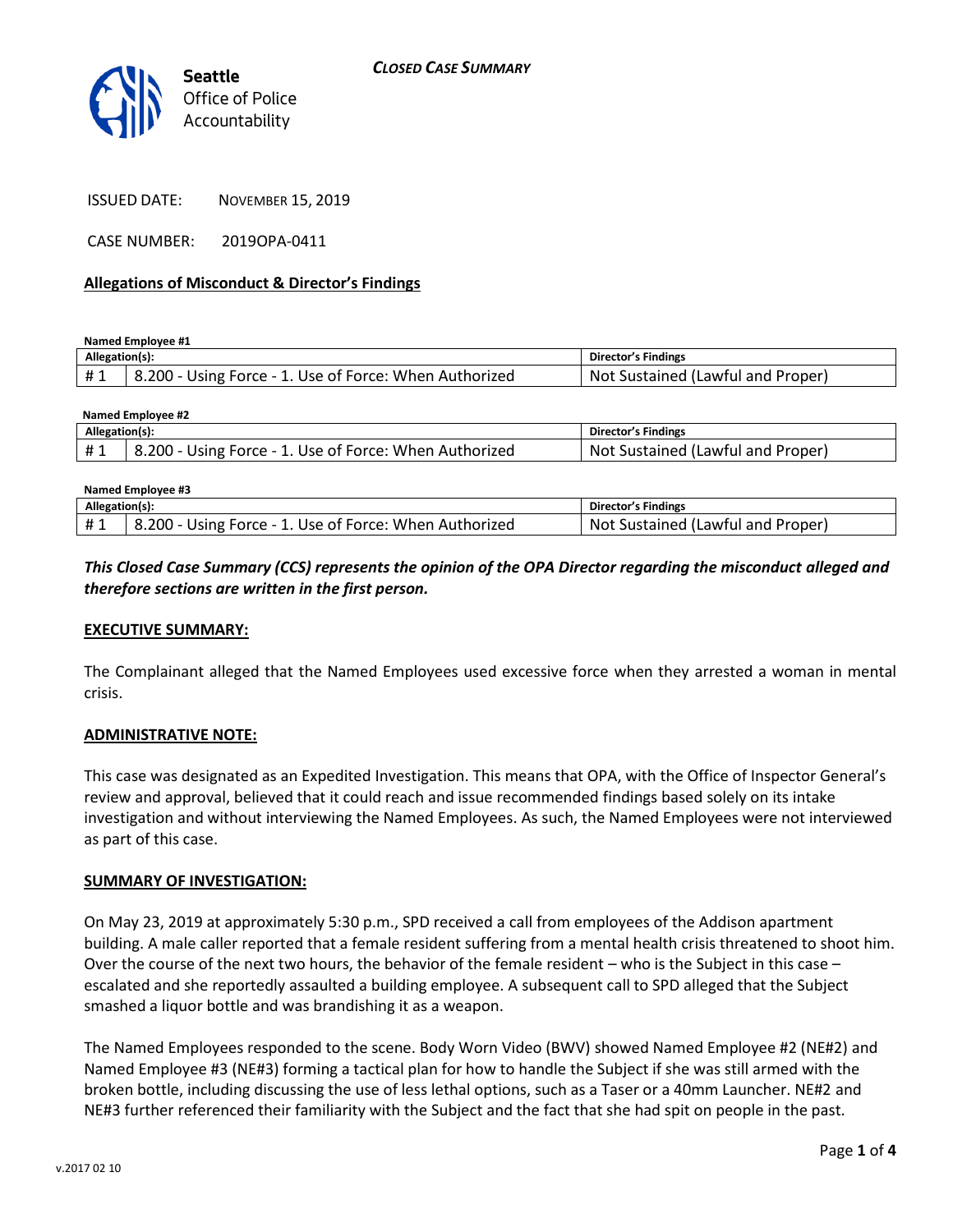



OPA CASE NUMBER: 2019OPA-0411

The Named Employees walked to the Addison lobby and called for the Subject by name. A building security guard said that she had gone outside. NE#3, who was carrying the 40mm Launcher, proceeded in front and the other officers provided cover. The Named Employees encountered the Subject in an alcove outside the Addison and directed her to "[g]et on the ground now!" At that time, NE#2 pointed his taser at the Subject and NE#3 pointed the 40mm Launcher. The Subject cooperated with NE#2's orders. She laid down on the ground and put her hands behind her back. NE#2 placed her in handcuffs with assistance from Named Employee #1 (NE#1). At that point, NE#2 put away his taser and NE#3 pointed the 40mm Launcher at the ground. BWV did not show officers tackling the Subject to the ground or using any other reportable force to take her into custody. NE#2 and NE#3 briefly discussed whether they had sufficient justification to use a spit sock based on prior instances of the woman spitting. NE#1 and NE#2 continued speaking with the Subject. At that time, it appeared clear that she was suffered from a mental health crisis.

The BWV showed that an individual, who was later identified as the Complainant, stepped out of a metro bus and began filming. The Complainant was later joined by other witnesses. After these witnesses started to observe the incident, NE#2 told the Subject that he would be putting a "mask" (the spit sock) over her head and did so. NE#2 later adjusted the spit sock after he was asked to do so by the Subject.

NE#1 and NE#2 helped the Subject stand up and walked with her to the police vehicle. One of the witnesses asked officers if the "bag" (spit sock) was consistent with standard SPD procedure and NE#1 explained that the Subject had a history of spitting. During the walk to the car, the Subject screamed again, said she was being raped, and asserted that she was frightened of broken glass on the ground. BWV showed that NE#1 and NE#2 were holding the Subject by her upper arms to guide her to the car. When the Subject mentioned broken glass and since she was barefoot, NE#2 had her stand on his shoes while they walked together to the patrol vehicle. NE#2 placed the Subject into the patrol vehicle and called a supervisor to the scene to screen the arrest. The supervisor agreed to charges for assault and harassment but requested that the officers remove the spit sock from the Subject because she was sweating. NE#2 removed the spit sock. NE#2 and NE#3 then transported the Subject to jail. During the transport, the Subject became agitated and spat on the windows while yelling at the officers.

The Complainant subsequently made this complaint to OPA. The Complainant alleged that officers tackled the Subject to the ground, pointed a large weapon at her, and forced her to walk barefoot on glass. The Complainant also claimed that the use of the spit sock was unwarranted based on the Subject's behavior, that it was "dehumanizing," and that the officers kept the spit sock on the Subject for the "entire" Incident. This OPA investigation ensued.

## **ANALYSIS AND CONCLUSIONS:**

## **Named Employee #1 - Allegation #1** *8.200 - Using Force 1. Use of Force: When Authorized*

SPD Policy 8.200(1) requires that force used by officers be reasonable, necessary and proportional. Whether force is reasonable depends "on the totality of the circumstances" known to the officers at the time of the force and must be balanced against "the rights of the subject, in light of the circumstances surrounding the event." (SPD Policy 8.200(1).) The policy lists a number of factors that should be weighed when evaluating reasonableness. (See id.) Force is necessary where "no reasonably effective alternative appears to exist, and only then to the degree which is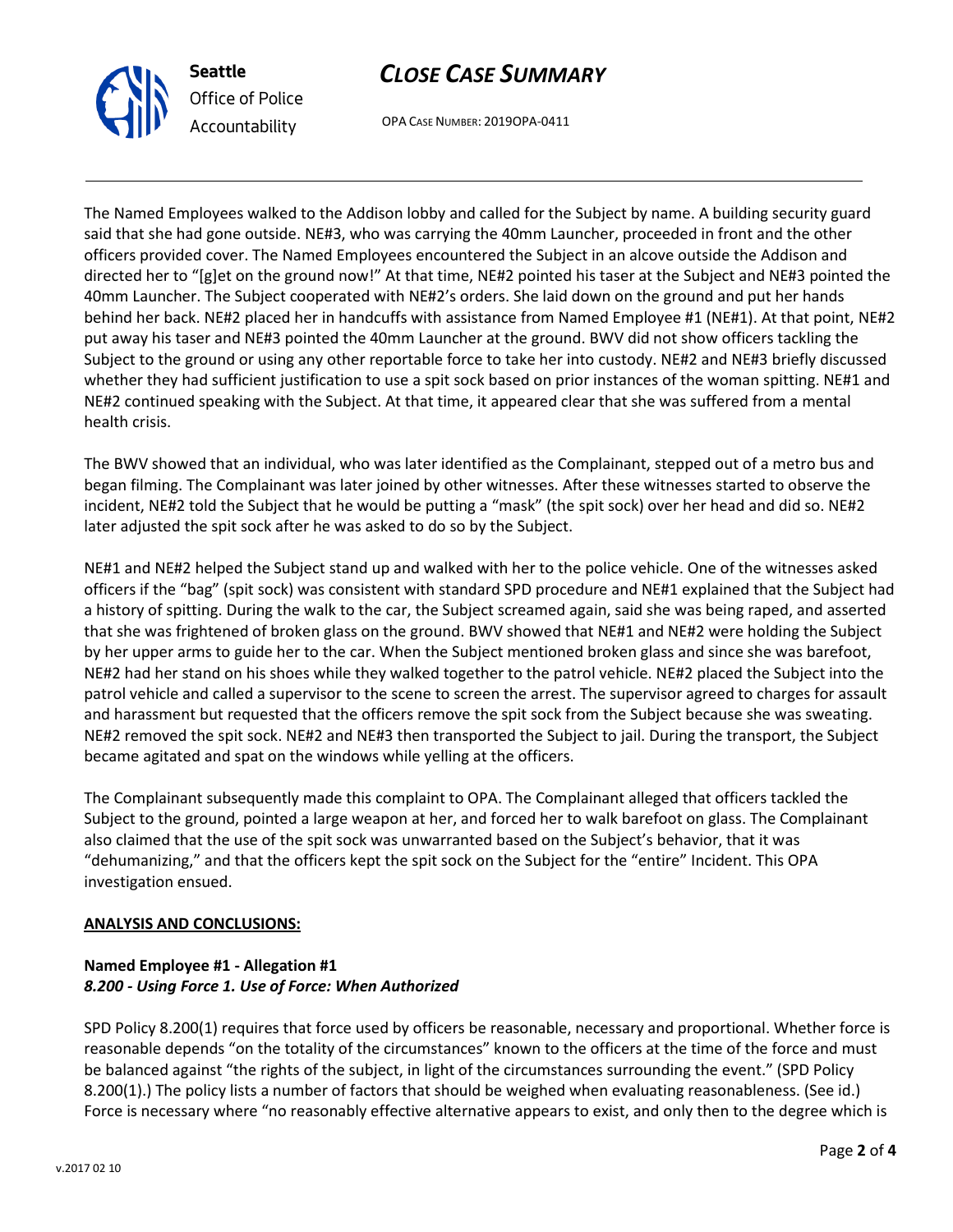

# *CLOSE CASE SUMMARY*

OPA CASE NUMBER: 2019OPA-0411

reasonable to effect a lawful purpose." (*Id*.) Lastly, the force used must be proportional to the threat posed to the officer. (*Id*.)

Here, the Named Employees used de minimis force to handcuff the Subject, to pick her up off of the ground, and to walk her to their patrol vehicle. There was no evidence supporting the Complainant's assertion that the Complainant was tackled to the ground by officers. To the contrary, this was disproved by the BWV. While NE#2 pointed a Taser at the Subject and NE#3 pointed a 40mm Launcher at her, this was appropriate under the circumstances as the officers believed that she had committed an assault, that she had threatened to shoot a building employee, that she had brandished an improvised weapon, and that she could still be armed with that weapon. Once the Complainant got on the ground and put her hands behind her back, the officers no longer pointed their less lethal devices at her.

Given the circumstances of this case, OPA concludes that the minimal force used by the officers was reasonable, necessary, and proportional. As such, the force was appropriate and consistent with policy

Moreover, the use of a spit sock during this incident was also consistent with policy and the officers' training. To use a spit sock, the officers must have had a reasonable basis to believe that the Subject would spit at them. Here, the officers articulated that, based on their prior experience with the Subject, there were aware that she could potentially spit at them. Indeed, when the spit sock was later removed, she did, in fact, spit on the windows of the patrol vehicle. For these reasons, I find that the application of the spit sock was appropriate.

In the OPA complaint that initiated this case, the Complainant asserted that "arresting and further traumatizing people who are houseless and/or living with significant mental health challenges is not cool." It is unclear to OPA what the Complainant would have suggested as the alternative outcome in this case. Indeed, OPA was unable to explore this issue because the Complainant did not follow up with the assigned OPA investigation to allow for an interview. While the Complainant may not have been aware of this, the Subject had committed an assault and had threatened further harm while brandishing a weapon. There were victims of her crimes and, even though the Subject was suffering from mental illness, it was appropriate and necessary to take her into custody, for the safety of others in the area and, for that matter, for the Subject's own safety. In addition, taking her into custody at that time was appropriate and necessary in order to get her medical treatment, as well as to place her into mental health court and to get her resources and services that could potentially save her life. Moreover, the officers treated the Subject calmly, respectfully, and, at times, caringly. For example, when the Subject expressed concerns with stepping on broken glass with her bare feet, NE#2 asked her if she wanted to step on his feet and walked her to the patrol vehicle. This, however, was either not seen or recognized by the Complainant. Lastly, while a spit sock was placed over her head, that did not occur for the "entire" incident, as the Complainant asserted. The application of the spit sock was purposed to ensure that potentially harmful biological material was not spread to the officers or, for that matter, other community members in the near vicinity, including the Complainant. Perhaps it would have been helpful for the Complainant to have taken a moment to try understand some other possible perspectives of this case and to have participated in this investigation. This may have given the Complainant a better and more nuanced understanding of the complexities of the interactions between officers and those in crisis, as well as more clearly conveyed the Complainant's concerns to the involved officers.